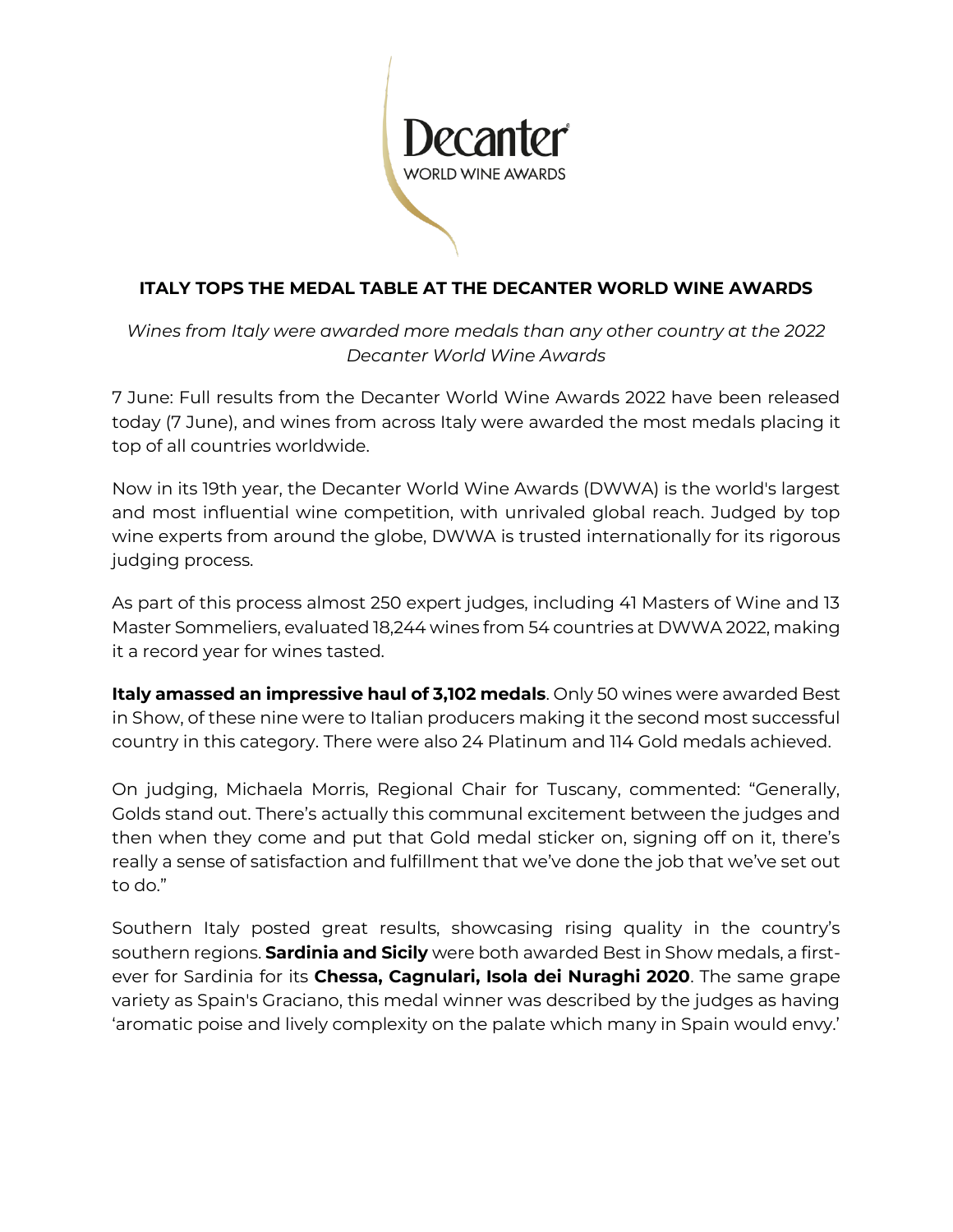

**Tuscany** won four Best in Show medals, more than any other year in the competition's 19-year history. **Fruili-Venezia Giulia** had previously been awarded just one Platinum medal in 2018, but this year won an impressive three.

**Trentino Alto Adige** won one Platinum and 21 Golds, representing the most medals won by this region in these categories. **Val d'Aosta** won two Golds**, Abruzzo** won its second-ever Platinum medal as did **Emilia Romana**, which picked up three medals in the top category.

**Marche** won two Platinum and three Gold medals and **Campania** won one Best in Show, two Platinum and three Gold, representing the best Platinum haul for both regions.

Decanter World Wine Awards Co-Chair, Ronan Sayburn MS, said: "DWWA is the most widely accepted and the most prestigious wine awards in the world, and I think that that's because of the very rigorous process it goes through for awarding the best wines."

Co-Chair Sarah Jane Evans MW adds: "The Decanter World Wine Awards is something really special. We pay huge attention to the wines we have. Each one we approach like one of the family in the sense that we really care for it, study it and then rate it as it is now. You know that what you're doing is having a big discussion about who's going to enjoy it later."

Visit [awards.decanter.com](http://awards.decanter.com/) for the full list of winners.

### **ENDS**

The Decanter World Wine Awards Co-Chairs and key spokespeople are available for interviews, please use the contact details below to arrange.

For more information contact: [Samantha@pantheracommunications.com](mailto:Samantha@pantheracommunications.com) [Thomas@pantheracommunications.com](mailto:Thomas@pantheracommunications.com)